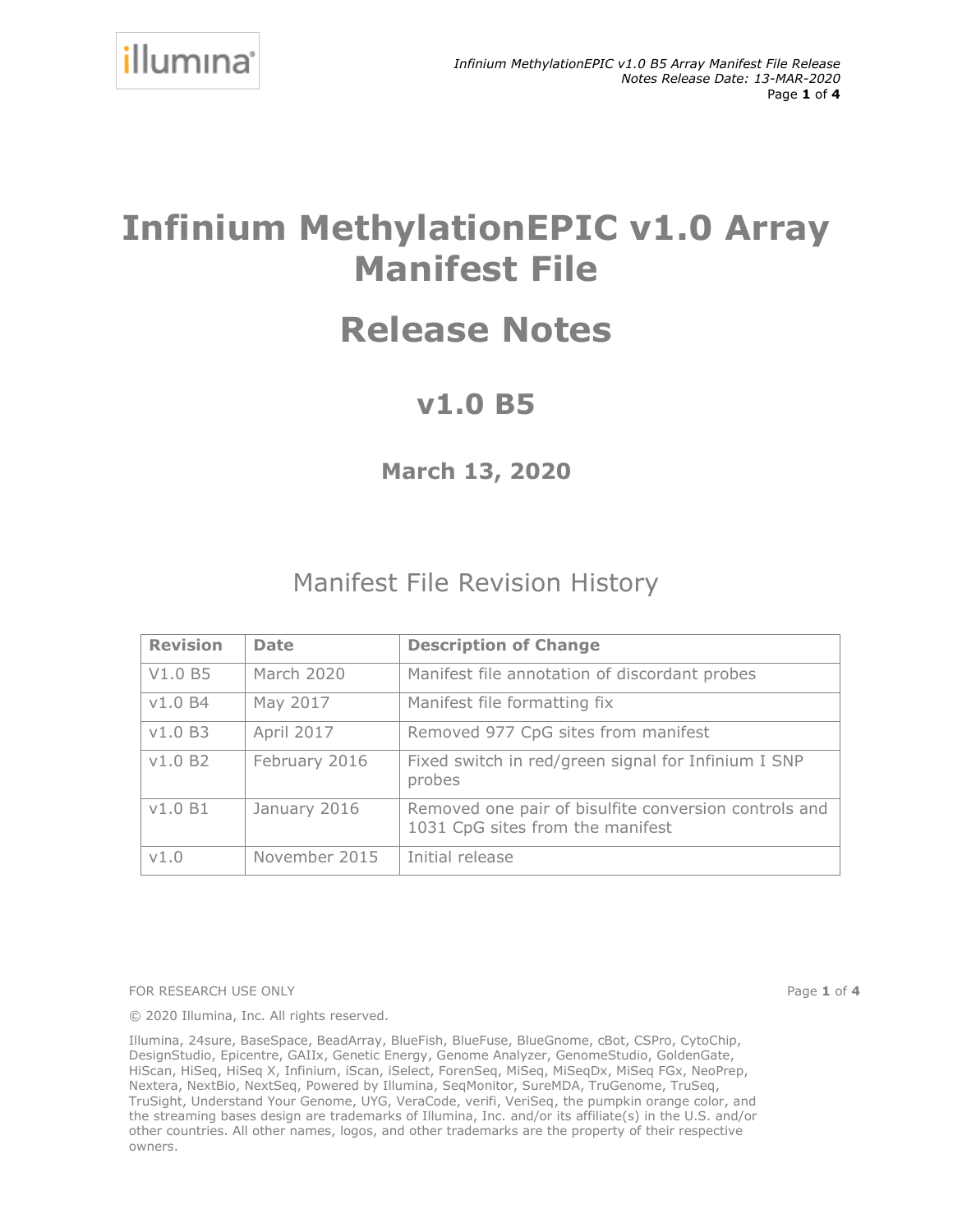### illumına<sup>®</sup>

#### **Introduction**

These release notes describe key changes to the Infinium MethylationEPIC v1.0 Array manifest files (.bpm and .csv formats) for v1.0 B4 since the product initial release.

#### **I. Manifest v1.0 B1**

**NEW FEATURES:**

• Added Strand column to the manifest file

**IMPROVEMENTS:**

• None

**DEFECT REPAIRS:**

- Removed one pair of low intensity bisulfite controls
	- $\circ$  Instead of 6 controls in each C & U in Infinium Methylation450K Array, there will be 5 controls in each C & U in EPIC: C1-5, U1-5.
- 1031 CpG sites removed due to underperformance within the Infinium MethylationEPIC v1.0 Array
	- $\circ$  1029 CpG sites removed were from the legacy Infinium Methylation450K Array content.
	- o 2 CpG sites (cg01962187, cg25909286) removed were novel for MethylationEPIC.

**ISSUES:**

• None

#### **II. Manifest v1.0 B2**

**NEW FEATURES:**

• None

**IMPROVEMENTS:**

• None

**DEFECT REPAIRS:**

• Fixed switch in red/green signal for Infinium I SNP probes

**ISSUES:**

• None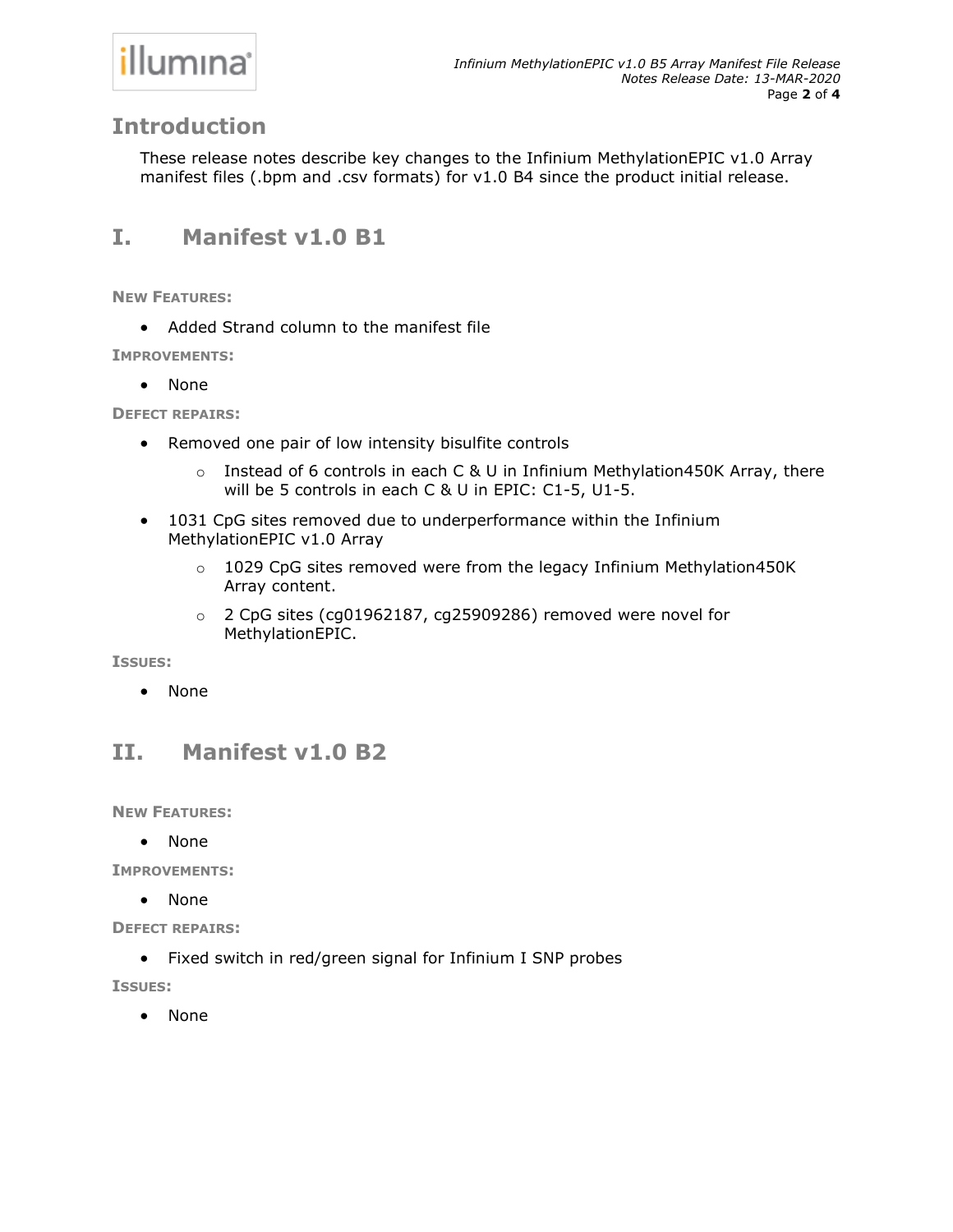# illumına<sup>®</sup>

### **III. Manifest v1.0 B3**

**NEW FEATURES:**

• None

**IMPROVEMENTS:**

• None

**DEFECT REPAIRS:**

- Up to 977 CpG sites have been removed from the DMAP files of BeadChips with serial numbers greater than or equal to 201172200001 due to manufacturing process change. These markers have also been removed from the manifest files to streamline comparison of data between the BeadChips before and after the loci removal in the GenomeStudio 2011.1 Analysis Software. A list of the 977 markers removed from the new version of the manifest is also available at the product support page.
- Fixed rsID probe sequence swap.
- For additional information, refer to PQN0223 or contact Illumina Technical support.

#### **ISSUES:**

• Potential issues with analyzing data from BeadChips with serial numbers greater than or equal to 201172200001 using third-party software tools. Please download the latest release of those tools prior to analyzing the data.

#### **IV. Manifest v1.0 B4**

**NEW FEATURES:**

• None

**IMPROVEMENTS:**

• None

**DEFECT REPAIRS:**

• Reformatted the manifest files to address the issue with incorrect gene annotation formatting when viewed in Excel (gene names were incorrectly displayed as dates).

**ISSUES:**

• None